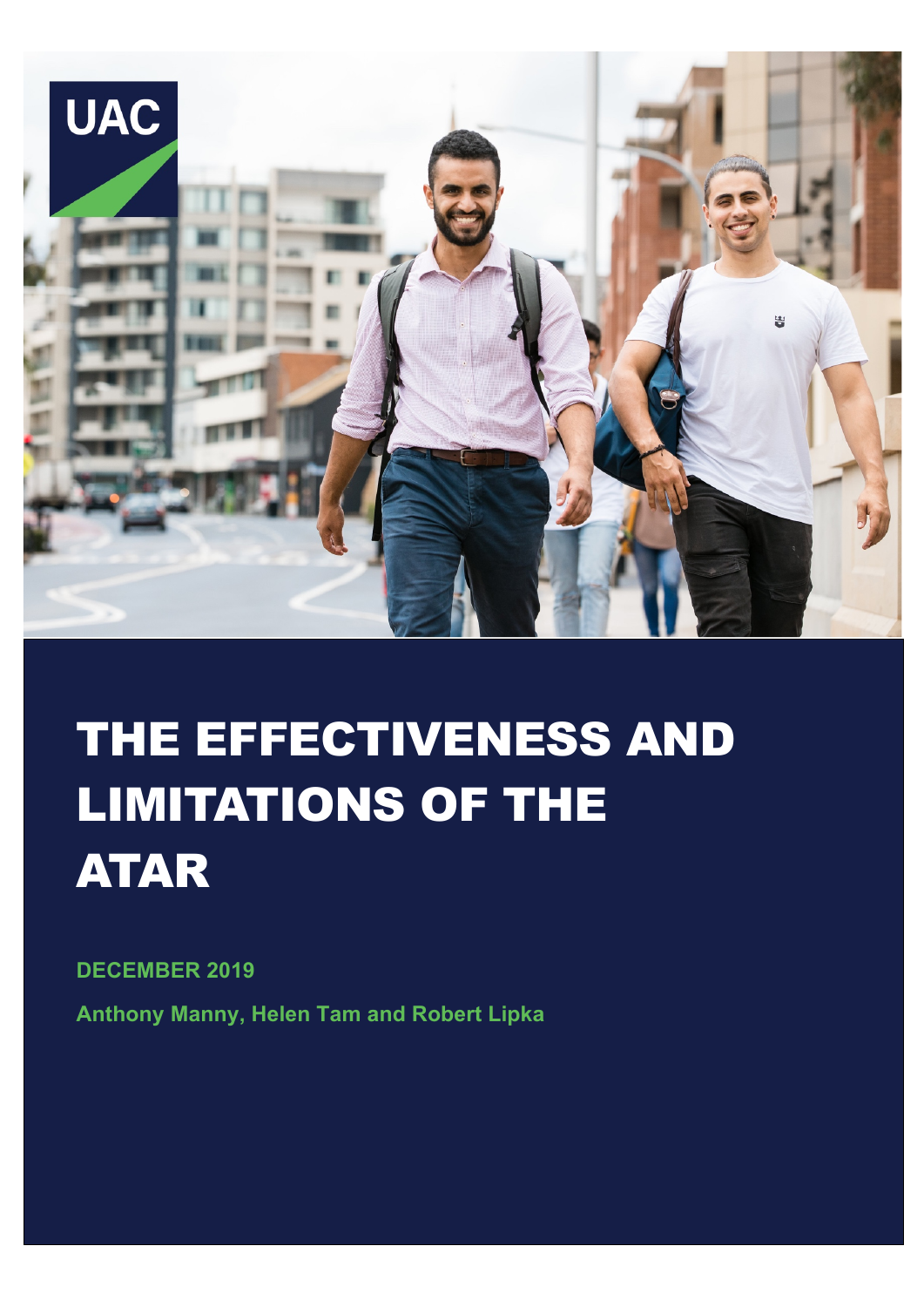

# 1 WHAT THE ATAR IS GOOD AT

As previously noted (see the UAC report: **The Usefulness of the ATAR as a measure of academic achievement and potential** at https://www.uac.edu.au/mediacentre/publications/usefulness-of-the-atar, 16 October 2019) the ATAR is an excellent predictor of success at university, as measured by first-year GPA.

It is a better predictor than performance in individual HSC subjects, as shown in figures 1 and 2, which clearly indicate that subject grades are not consistent indicators of first-year success:



## **Figure 1: Individual Subject Marks and GPAs**

**Individual subject marks are not as good an indicator of success as ATAR**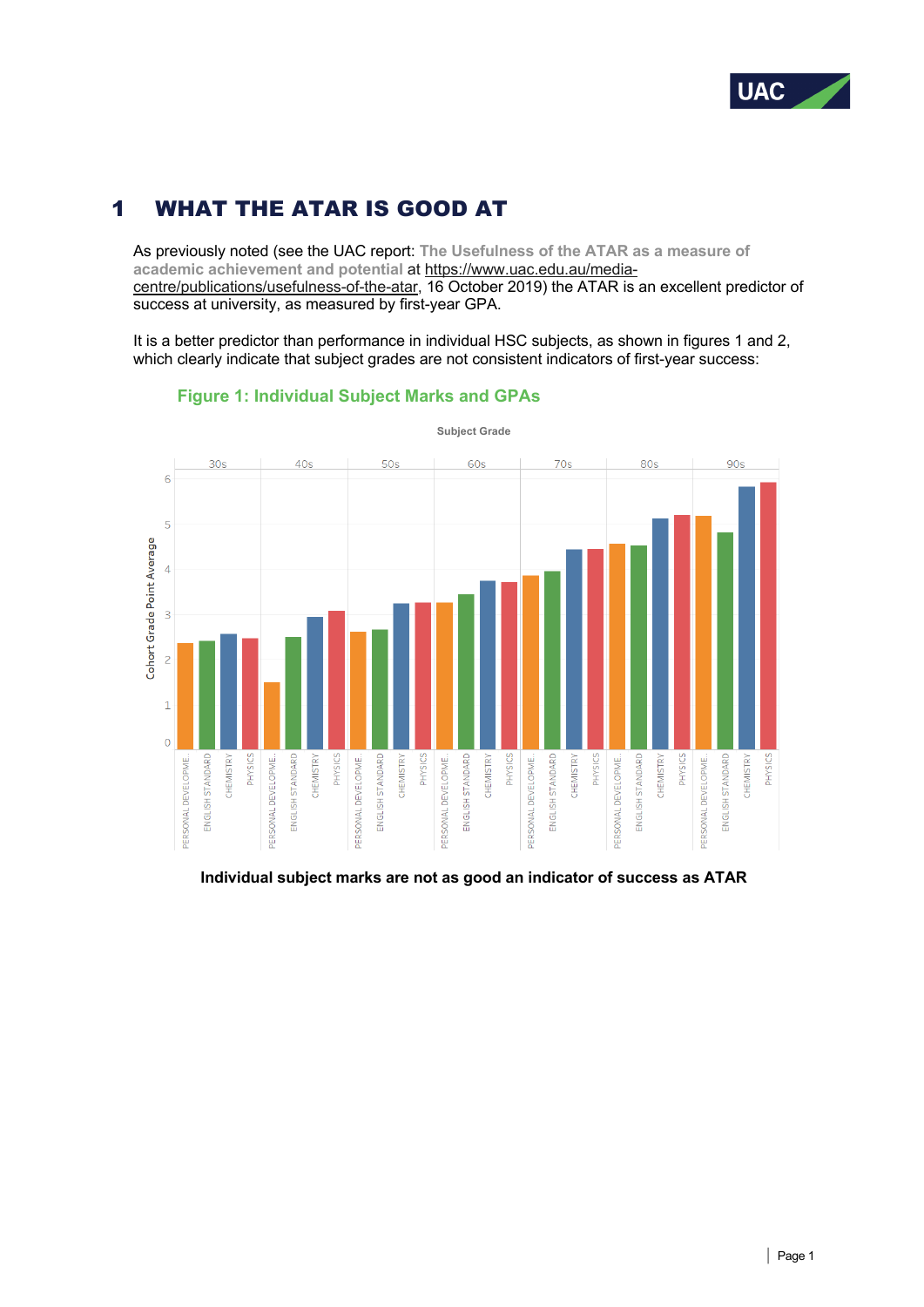



## **Figure 2: Individual Subject Marks and GPAs**

**Individual subject marks are not as good an indicator of success as ATAR**

When we look at subject marks overall, however, the correlation is strong with the ATAR given that the ATAR rewards consistently high performance across many subjects:

## **Figure 3: HSC Subjects and ATAR**

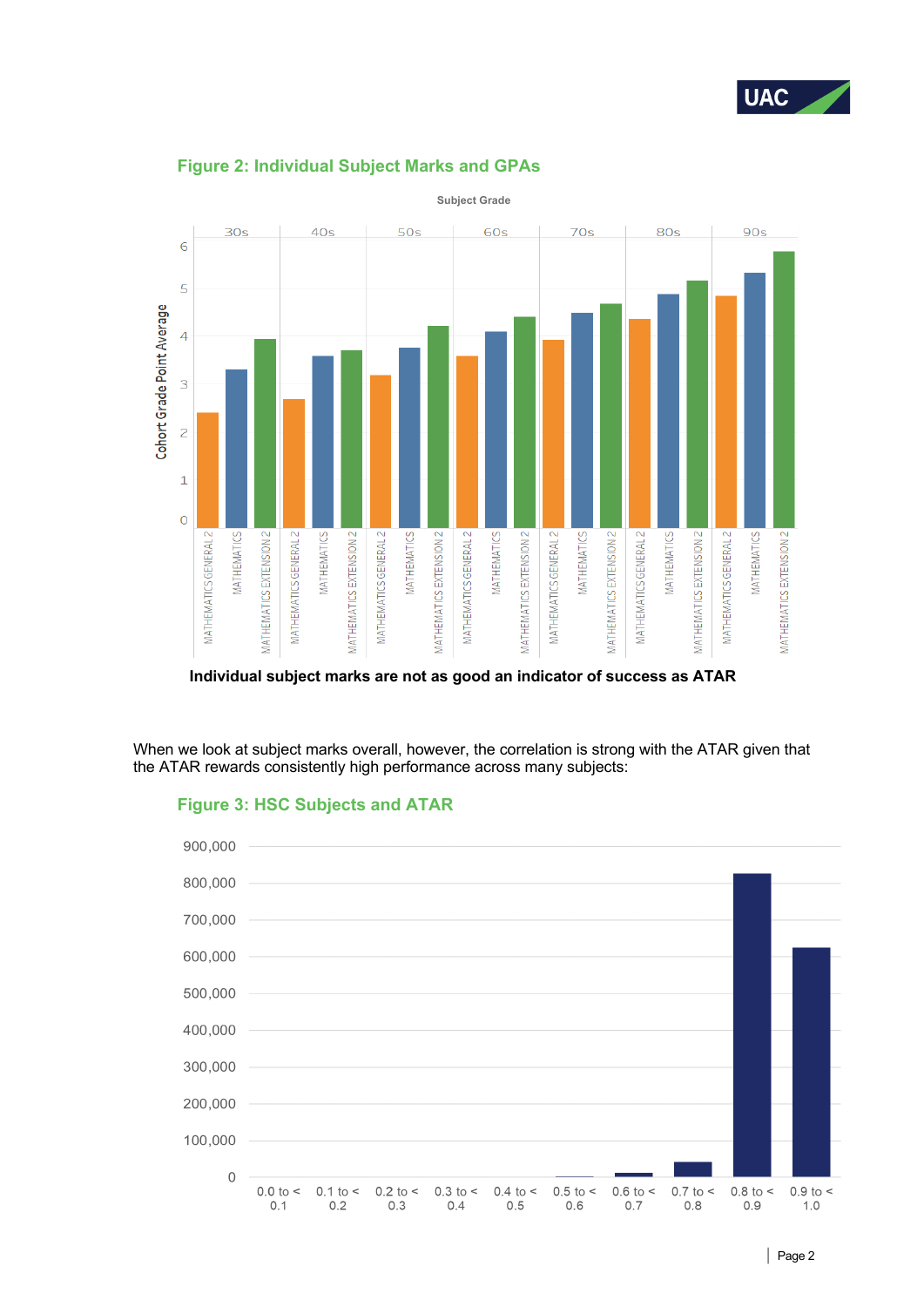

#### **Total subject marks correlate highly with ATAR**

What we also find is that students tend to select HSC subjects according to their academic ability, with higher ATARs associating more strongly with higher level English and mathematics, as shown in Figure 4:



## **Figure 4: HSC Subject bands and ATAR**

#### **Students tend to select subject levels according to academic ability**

It's important for universities to offer places to those students deemed (by whatever measure) most likely to succeed. Of the available measures, the ATAR is the best single indicator of preparedness for university that we have, and it has the additional advantages of efficiency and equity.

# 2 WHAT ELSE THE ATAR IS GOOD AT

While the main task of the ATAR is to measure academic achievement – based on the HSC – it is actually a combination of academic ability and the effort the student puts into their final years of study at school. Therefore, it is potentially also telling us some other interesting things about Year 12 students that are relevant to their potential for success at university.

To succeed at university requires not only academic ability but also:

- ability to handle the pressure of competing deadlines and workload
- time management skills and
- resilience.

These things are embedded in success in the HSC as well. The higher the ATAR, the more developed the student's ability in these non-academic areas of time management and resilience.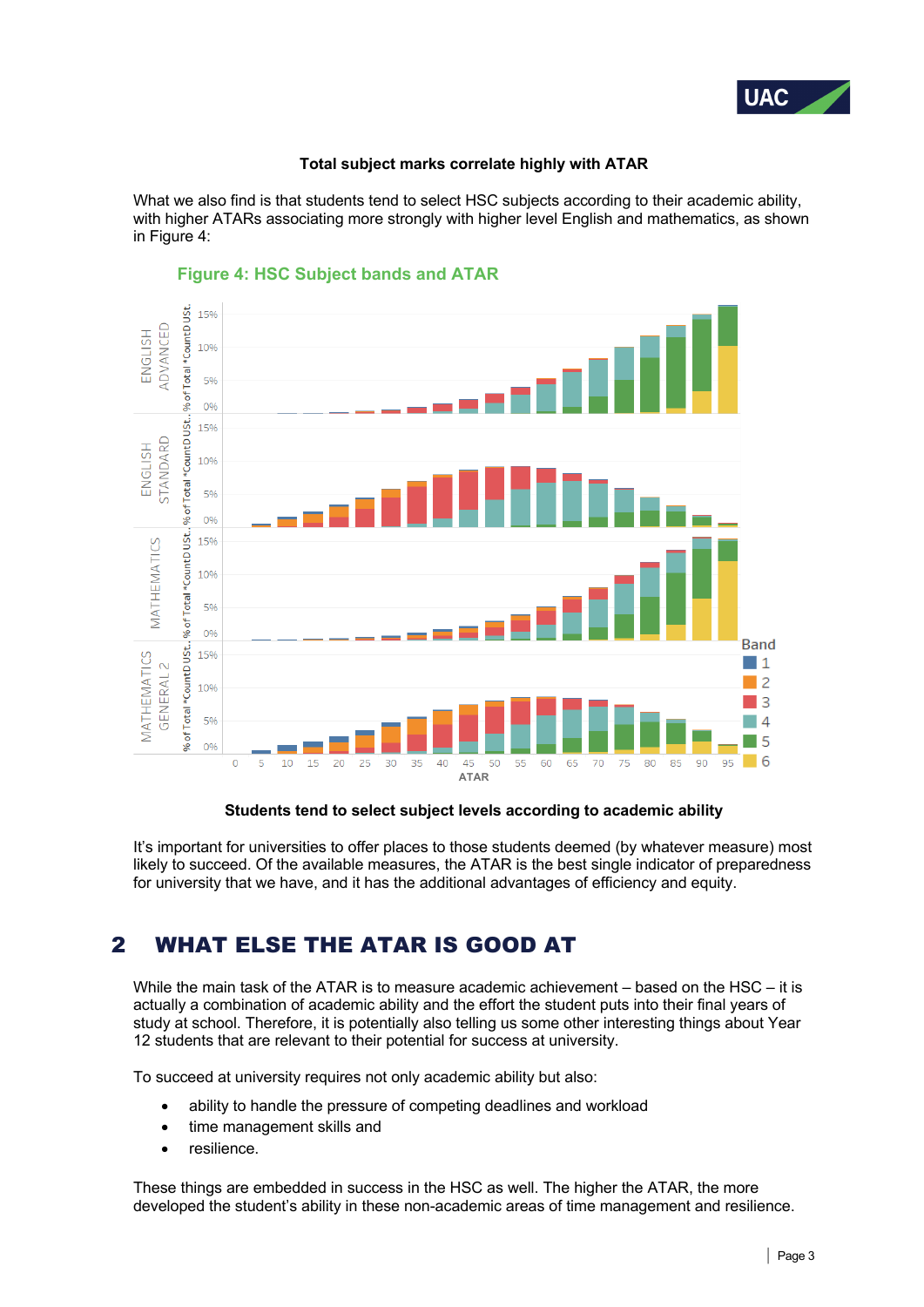

A student with an ATAR below the average ATAR of their cohort could reasonably question whether they are ready for university both academically and personally, even though in the last few years many of these students have been offered places at university.

# 3 WHAT THE ATAR IS NOT GOOD AT

While the ATAR is useful and important and, in many ways, more than just a number, it's not everything either. It doesn't account for student disadvantage, ambition, passion or interest. It's not meant for employers or anyone other than university admission teams.

And even in those hallowed halls, it has its limitations. While ATAR and first-year GPAs correlate well with most fields of study (FOS) at university, it doesn't work as well for all.

As you can see from the following table, the correlations are weakest for Society and Culture, Creative Arts and Architecture.

| <b>FOS</b>                                               | <b>ATAR mean (SD)</b> |         | <b>GPA mean (SD)</b> |        | <b>Correlation</b><br>between ATAR<br>and GPA | N       |
|----------------------------------------------------------|-----------------------|---------|----------------------|--------|-----------------------------------------------|---------|
| <b>Natural and Physical Sciences</b>                     | 81.73                 | (12.86) | 4.52                 | (1.58) | 0.474                                         | 16,609  |
| <b>Information Technology</b>                            | 75.64                 | (14.39) | 4.35                 | (1.65) | 0.503                                         | 4,781   |
| <b>Engineering and Related</b><br><b>Technologies</b>    | 84.30                 | (11.46) | 4.54                 | (1.49) | 0.502                                         | 10,334  |
| <b>Architecture and Building</b>                         | 76.56                 | (13.99) | 4.73                 | (1.28) | 0.459                                         | 3,805   |
| <b>Agriculture, Environmental</b><br>and Related Studies | 73.14                 | (13.26) | 4.16                 | (1.56) | 0.491                                         | 952     |
| <b>Health</b>                                            | 78.88                 | (14.64) | 4.59                 | (1.45) | 0.496                                         | 16,329  |
| <b>Education</b>                                         | 71.41                 | (13.10) | 4.46                 | (1.34) | 0.467                                         | 6,547   |
| <b>Management and Commerce</b>                           | 81.20                 | (15.80) | 4.41                 | (1.54) | 0.594                                         | 20,038  |
| <b>Society and Culture</b>                               | 76.19                 | (15.27) | 4.31                 | (1.59) | 0.405                                         | 29,023  |
| <b>Creative Arts</b>                                     | 76.36                 | (15.00) | 4.80                 | (1.30) | 0.389                                         | 9,937   |
|                                                          |                       |         |                      |        |                                               |         |
| <b>Total</b>                                             | 78.61                 | (14.80) | 4.48                 | (1.52) | 0.464                                         | 118,362 |

## **Table 1: ATAR and GPA by FOS**

#### **Stronger correlation with some FOS than others**

This is not surprising, given the creative aspect to these fields of study, best measured by admission criteria other than, or only in conjunction with, the ATAR. These include a personal statement, a questionnaire, a portfolio of work, an audition, an interview or a test.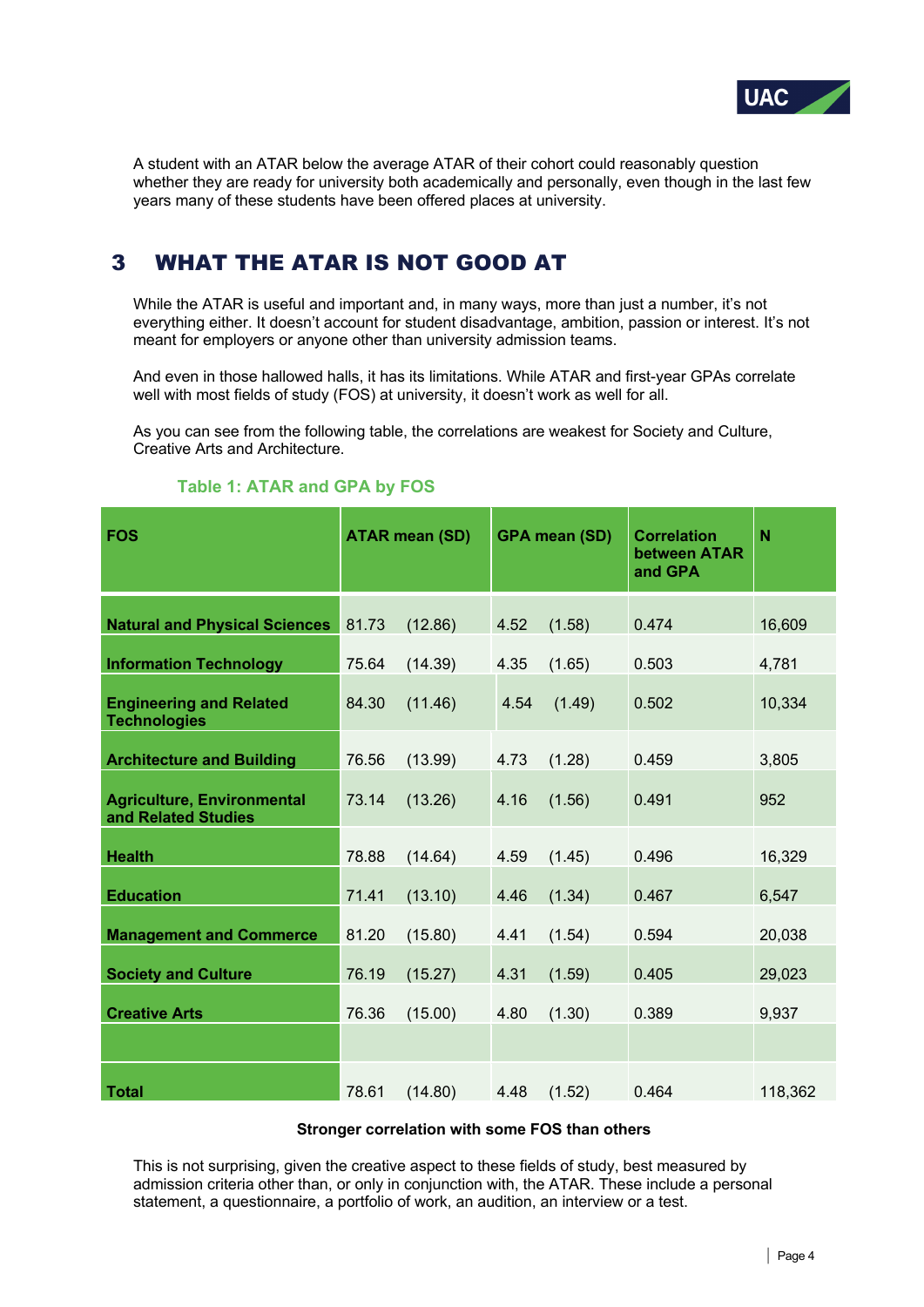

# 4 A NOTE ABOUT ENGINEERING AND SCIENCE

Our data shows some interesting patterns for the specific fields of study of Engineering and Science.

Figure 5 shows that Engineering students would be well advised to take at least Mathematics in the HSC, as first-year GPAs are significantly lower for students who have only taken General Mathematics (which doesn't include a calculus component):



**Figure 5: Mean GPAs of Engineering Students, by ATAR and Maths**

**General Mathematics (which doesn't have a calculus component) doesn't prepare Engineering students as well as the higher levels of HSC Mathematics.**